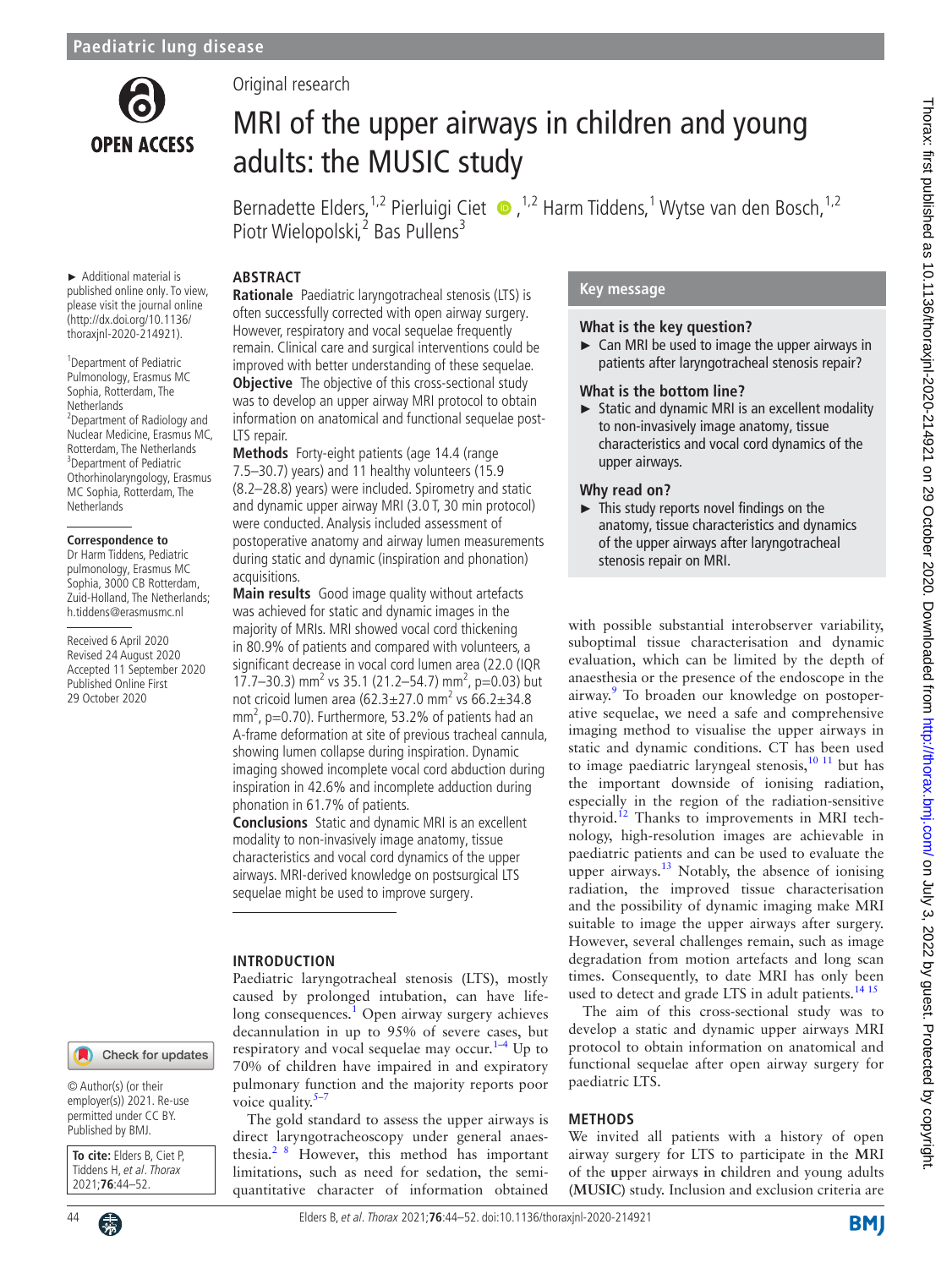

**Figure 1** Coil setup, healthy volunteer demonstrating positioning of the 6CH carotid coil placed at the anterior side of the neck and secured with tape, the head is immobilised by the coil placement.

<span id="page-1-0"></span>shown in [online supplemental file 1](https://dx.doi.org/10.1136/thoraxjnl-2020-214921). Patients were compared with healthy volunteers, consisting of patients' siblings or friends, without airway, vocal or pulmonary comorbidities. A comparison between patients who did and did not participate in the MUSIC study is shown in [online supplemental file](https://dx.doi.org/10.1136/thoraxjnl-2020-214921)  [2](https://dx.doi.org/10.1136/thoraxjnl-2020-214921). Participating patients appeared to be significantly younger than those who did not participate (14.4 (IQR 11.7–19.4) vs



**Figure 2** Example of MRI analysis on a healthy volunteer (A) axial T2-weighted image showing the measurement of the lumen area (1), Left right (2) and transversal diameter (3) at the level of the Cricoid, (B) sagittal T2-weighted image showing the location of the cricoid (1), the proximal trachea (2) and the most caudal slice (3).

<span id="page-1-2"></span>

|                                 | Table 1 Diffusion-weighted imaging (DWI) analysis methods |  |  |  |
|---------------------------------|-----------------------------------------------------------|--|--|--|
| $T_1, \ldots, T_n, \ldots, T_n$ |                                                           |  |  |  |

| 12-w miaying              |                   |            |            |                                |
|---------------------------|-------------------|------------|------------|--------------------------------|
| <b>Hyper</b><br>intensity | <b>Thickening</b> | <b>DWI</b> | <b>ADC</b> | <b>Tissue characterisation</b> |
| $+$                       | $+$               | Hyper      | Hyper      | Oedema and fibrosis            |
| $\ddot{}$                 |                   | Hyper      | Hyper      | Oedema                         |
|                           | $+$               | Hyper      | Hyper      | <b>Fibrosis</b>                |
| $^{+}$                    | $^{+}$            | No signal  | No Signal  | Mild oedema and fibrosis       |
| $+$                       |                   | No signal  | No signal  | Mild oedema                    |
|                           | $\ddot{}$         | No signal  | No signal  | Mild fibrosis                  |
| $+/-$                     | $+/-$             | Hyper      | Hypo       | Unknown                        |
| $+/-$                     | $+/-$             | Hypo       | Hyper      | Unknown                        |
|                           |                   | Hyper      | Hyper      | Artefact                       |
|                           |                   | No signal  | No signal  | Normal tissue                  |

+/–, either present of absent; +, present; –, absent; ADC, apparent diffusion coefficient.

19.1 (14.3–24.0) years, p=0.01). Written informed consent was obtained from all study participants.

## **Clinical status**

The following data were collected from patients' electronic medical file: acquired or congenital stenosis, Cotton-Myer grade of stenosis,[16](#page-7-8) location of stenosis (posterior glottis, subglottis, both), presence of a tracheal cannula before repair (Yes/No), type of surgery (single-stage (ss), double-stage laryngotracheal reconstruction (ds-LTR), cricotracheal reconstruction (CTR)),<sup>2</sup> age at reconstruction and presence of comorbidities. Flow volume spirometry was obtained according to European Respiratory Society/American Thoracic Society guidelines by a certified researcher (BE).<sup>[17](#page-7-9)</sup> Data are reported as percentage predicted or z-scores according to Gli index.<sup>[18 19](#page-7-10)</sup>

## **MRI**

A paediatric upper airway MRI protocol was developed on a 3.0 T scanner (Discovery MR750, GE Healthcare, Milwaukee, Wisconsin, USA) using a six channel dedicated carotid coil (Machnet B.V., Rhoden, The Netherlands and Flick Engineering B.V., Winterswijk, The Netherlands) ([figure](#page-1-0) 1).<sup>[20](#page-7-11)</sup> Total protocol duration was 30 min. The protocol consisted of static-free breathing sequences to assess anatomy and tissue characterisation and dynamic sequences to assess upper airway movement. Dynamic sequences consisted of two-dimensional (2D) and 3D sequences, during which the following trained manoeuvres were performed: a manoeuvre of inspiration and 'AAA' phonation of 7 s each performed separately during two static 2D sequences and a manoeuvre of 2 s inspiration, followed by 6 s 'AAA' phonation during the dynamic 3D sequence. These sequences were repeated until one of the manoeuvres was done correctly. Scan parameters are included in [online supplemental file 3A](https://dx.doi.org/10.1136/thoraxjnl-2020-214921). The principal investigator (PI) (BE) trained participants the manoeuvres and was present during all MRI sessions. Image quality and presence and type of artefacts were recorded. Image analysis was done using Advantage Windows Server platform (V.2.0, GE Healthcare, Milwaukee, Wisconsin, USA), as shown in [figure](#page-1-1) 2, details are provided in [online supplemental file 3B.](https://dx.doi.org/10.1136/thoraxjnl-2020-214921)

<span id="page-1-1"></span>We assessed anatomy on the T2 (T2-w) and Proton Densityweighted (PD-w) static scans and recorded the presence of arytenoid prolapse or vocal cord thickening, altered vocal cord positioning, presence and displacement of autologous cartilage grafts (anterior, posterior, none) and airway deformations.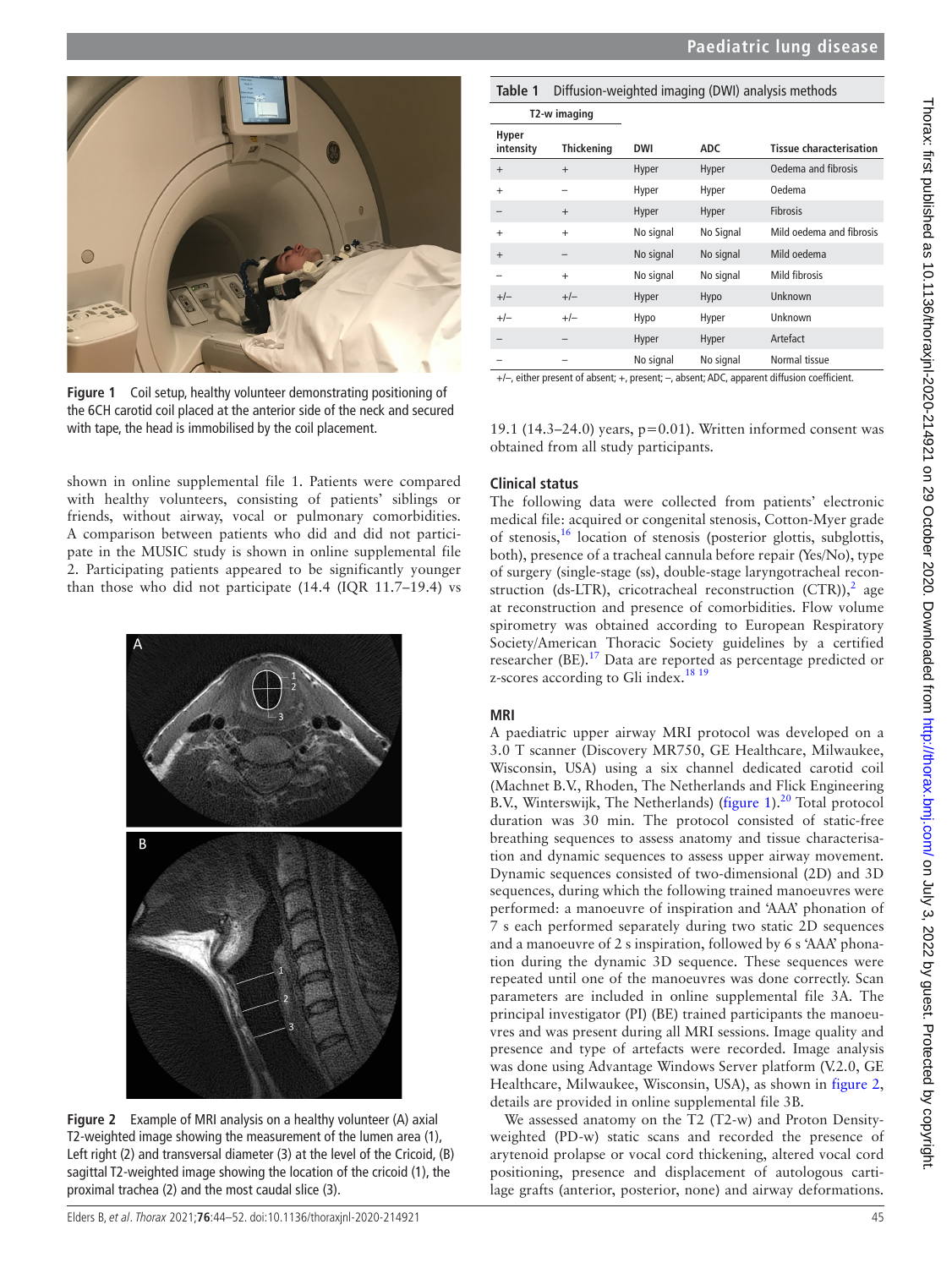<span id="page-2-0"></span>

| Table 2 Patient and healthy volunteers characteristics |
|--------------------------------------------------------|
|--------------------------------------------------------|

|                                      | Patients (n=48)           | Volunteers (n=11)     | P value |
|--------------------------------------|---------------------------|-----------------------|---------|
| Age at MRI (years)                   | 14.4 (range 7.5-30.7)     | 15.9 (range 8.2-28.8) | 0.92    |
| Gender (n/% female)                  | 25/52.1                   | 4/36.4                | 0.37    |
| Weight (kg)                          | 45.2 (IQR 34.5-62.3)      | 60.8 (IQR 31.6-74.0)  | 0.34    |
| Height (metre)                       | $1.6$ (IQR $1.4-1.7$ )    | 1.7 (IQR 1.4-1.8)     | 0.34    |
| Type of stenosis (n/%)               |                           |                       |         |
| Congenital                           | 3/6.3                     |                       |         |
| Acquired                             | 45/93.8                   |                       |         |
| Cotton Myer grade of stenosis (n/%)  |                           |                       |         |
| Grade I                              | 4/8.3                     |                       |         |
| Grade II                             | 15/31.3                   |                       |         |
| Grade III                            | 27/56.3                   |                       |         |
| Grade IV                             | 2/4.2                     |                       |         |
| Location of stenosis (n/%)           |                           |                       |         |
| Posterior glottis                    | 11/22.9                   |                       |         |
| Subglottis                           | 17/35.4                   |                       |         |
| Posterior glottis and subglottis     | 20/41.7                   |                       |         |
| Tracheal cannula before repair (n/%) | 38/79.2                   |                       |         |
| Type of reconstruction (n/%)         |                           |                       |         |
| ss-LTR                               | 42/87.5                   |                       |         |
| ds-LTR                               | 2/4.2                     |                       |         |
| <b>CTR</b>                           | 4/8.3                     |                       |         |
| Age at reconstruction (years)        | 2.2 (IQR 1.1-4.5)         |                       |         |
| <b>Years since reconstruction</b>    | $11.5 + 4.6$              |                       |         |
| Comorbidities (n/%)                  | Asthma 2/4.2              |                       |         |
|                                      | BPD 9/18.8                |                       |         |
|                                      | Cardiac 3/6.3             |                       |         |
|                                      | DiGeorge syndrome 1/2.1   |                       |         |
|                                      | Oesophageal atresia 3/6.3 |                       |         |
|                                      | Kartagener syndrome 1/2.1 |                       |         |
|                                      | OSAS 1/2.1                |                       |         |
|                                      | PMR 6/12.5                |                       |         |
|                                      | Tracheomalacia 2/4.2      |                       |         |

Descriptive statistics. Data are presented as mean±SD, median (range or IQR) or absolute number (n) and percentage.

BPD, bronchopulmonary dysplasia; CTR, cricotracheal resection; ds-LTR, double stage laryngotracheal reconstruction; OSAS, obstructive sleep apnoea syndrome; PMR, psychomotor retardation; ss-LTR, single-stage laryngotracheal reconstruction.

Airway lumen area, anterior–posterior and transversal diameters were measured on axial T2-w sequences at the level of the vocal cords, cricoid, tracheal deformation (if present) and proximal trachea and corrected for height in metres. Measurement of the proximal trachea was done at the axial slice midway between the cricoid and the most caudal slice. If this was the site of the tracheal deformation, a superior axial slice was used.

We assessed tissue characteristics on T2-w and diffusionweighted imaging (DWI) to identify structural tissue alterations such as fibrosis, (chronic) oedema or a combination, at the following locations: arytenoids, vocal cords or cricoid.<sup>[21 22](#page-7-12)</sup> Tissue was characterised as described in [table](#page-1-2) 1.

Movement of the upper airways was assessed on 2D and 3D dynamic imaging. Correct performance of the manoeuvres was evaluated in video format, defined as any vocal cord abduction during inspiration and any vocal cord adduction during phonation on 2D images, and any vocal cord movement on 3D images. Movement was evaluated on completeness and symmetry. Airway lumen areas were measured on axial 2D sequences at

the vocal cords, cricoid, tracheal deformation (if present) and proximal trachea during inspiration and phonation. Quantitative measurements were only made if 2D manoeuvres were performed correctly.

Patients with a history of CTR, which is characterised by a partially absent cricoid cartilage, were excluded from measurements at the cricoid level. Analysis was done by the PI (BE) with 2 years experience in upper airways MRI. Intraobserver and interobserver reproducibility was tested by reanalysing 12 randomly selected MRIs by the PI and a second researcher appropriately trained in upper airways MRI (WvdB).

#### **Statistics**

The Shapiro-Wilk test was conducted to test data distribution. Normally distributed data are presented as mean±SD and nonnormally distributed data are presented as median (range or IQR). Data were compared using the parametric t-test for normally distributed data, the Mann-Whitney U test for not normally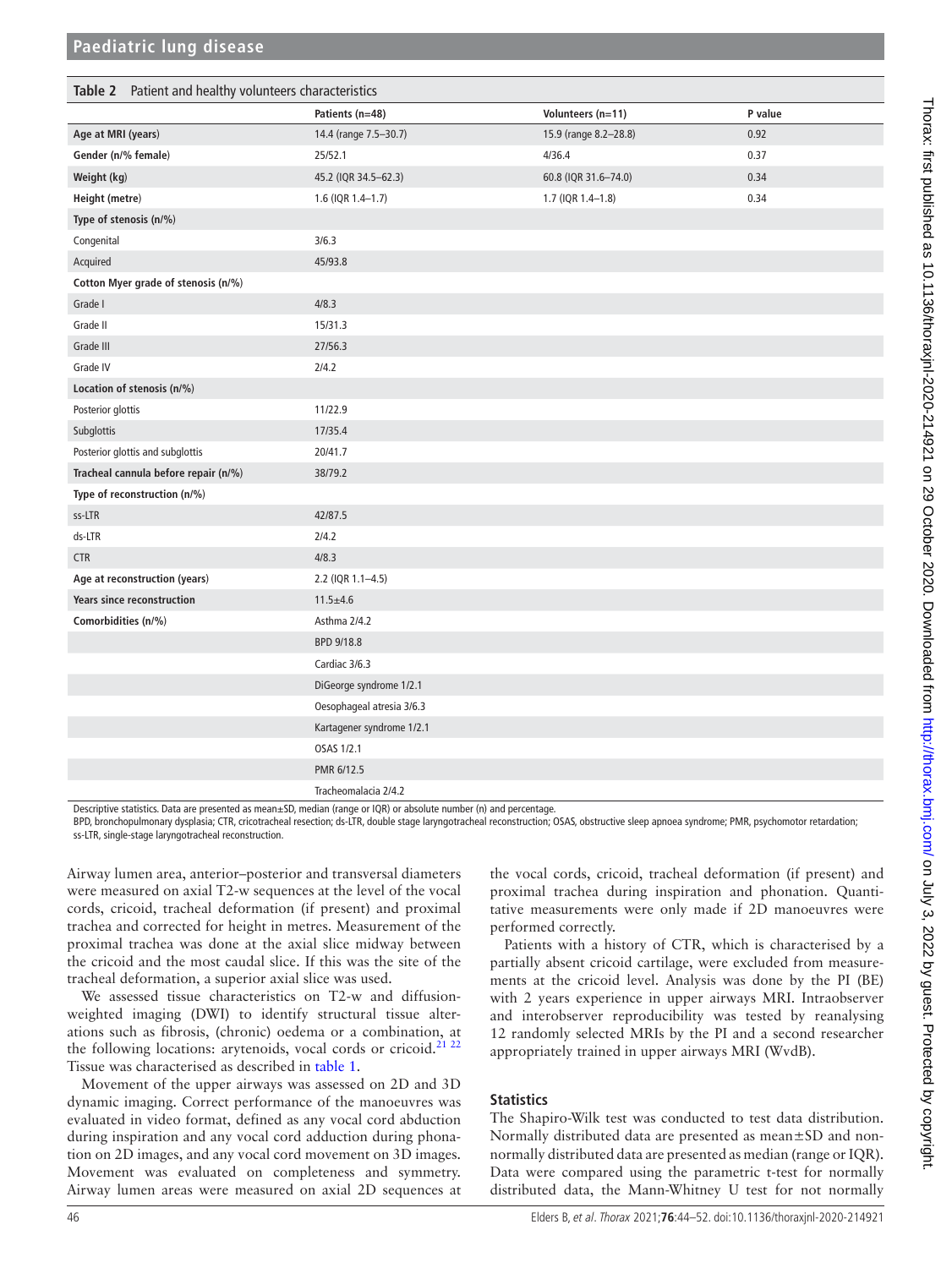distributed data and the  $\chi^2$  test for categorical data. Similarly, Pearson's and Spearman's r correlations were calculated for normally and not normally distributed data respectively. Binary logistic regression was used for categorical data. Intraobserver and interobserver agreement was calculated with the intraclass correlation coefficient. Correction for multiple testing was not performed and a 5% significance level was assumed. Data analysis was done using SPSS Statistics (V.25, IBM).

#### **RESULTS**

Patient and healthy volunteer characteristics are presented in [table](#page-2-0) 2. Forty-eight patients and eleven healthy volunteers were included, with a mean age of 14.4 (range 7.5–30.7) and 15.9 (range 8.2–28.8) years. Three patients (6.3%) had a congenital LTS, and 45 patients (93.8%) had an acquired LTS. Patients most often underwent ss-LTR (87.5%). The most common comorbidity was bronchopulmonary dysplasia (BPD) (18.8%).

[Table](#page-3-0) 3 shows spirometry data for patients and healthy volunteers. Patients' expiratory and inspiratory (expressed as a decrease in forced inspiratory volume in 1 s  $(FIV_1)$  divided by maximal vital capacity (VCmax) and an increase in Expiratory Disproportion Index (EDI)) spirometry outcomes were lower than those of healthy volunteers. Spirometry outcomes did not differ significantly between LTS patients with and without BPD (forced expiratory volume in 1 s (FEV<sub>1</sub>) z-score= $-1.9 \pm 1.7$ vs  $-0.2 \pm 1.00$ ,  $p=0.88$ ,  $FEV_1/functional$  vital capacity (FVC) z-score=−2.3 (IQR -2.9 to −0.7) vs −1.2 (−2.0 to −0.3), p=0.34, FIV<sub>1</sub>/VCmax=65.6 (IQR 49.8–80.0) vs 63.2 (54.2– 80.1),  $p=0.84$ ,  $EDI=67.6% \pm 15.0%$  vs  $64.6 \pm 15.4%$ ,  $p=0.94$ ).

#### **MRI**

MRI was successfully performed in 47 patients and 10 healthy volunteers (97%) [\(table](#page-4-0) 4). Two participants did not complete the MRI protocol due to claustrophobia. Image quality of the majority of the images was good, without artefacts in 66.7%. Excellent image resolution was achieved with best spatial resolution of  $0.5 \times 0.5$  (in plane) x 2 mm (slice thickness) and best temporal resolution of 330 ms (3D dynamic scans).

[Figure](#page-5-0) 3 shows an example of a patient's static MRI. The outcomes of the static and dynamic MR analyses are shown in [table](#page-4-0) 4. Thirty-eight patients (80.9%) and one healthy volunteer (10%) showed vocal cord thickening on MRI. This volunteer had a history of Tetralogy of Fallot, and had repeatedly been intubated during surgery, without any current complaints of respiratory distress. In patients with a history of LTR (n=43) autologous cartilage grafts could be identified on MRI in all but one patient, in whom the anterior graft could not be seen due to an artefact caused by a recently repaired tracheal fistula. Thirteen patients (30.2%) showed displacement of cartilage graft(s) into the airway lumen, namely displacement of the anterior cartilage graft in 3/39 (7.7%) and displacement of the posterior cartilage graft in 12/41 (29.3%) patients. [Online supplemental](https://dx.doi.org/10.1136/thoraxjnl-2020-214921)  [file 4](https://dx.doi.org/10.1136/thoraxjnl-2020-214921) shows an example of displacement of a posterior cartilage graft.

Patients' vocal cord lumen area was significantly smaller than that of healthy volunteers during free breathing. At the cricoid level, the location of LTR, the lumen area was comparable between patients and healthy volunteers. Additionally, in 25 patients (53.2%) an A-frame deformation at the level of previous tracheal cannula was found with an average lumen area reduction of 37.5% (range  $-9.3\%$  to  $-74.5\%$ ) compared with the proximal trachea. Three patients showed other trachea deformations: one idiopathic saber-sheath deformation (an intrathoracic

<span id="page-3-0"></span>

|                           | Table 3 Flow volume spirometry data |                         |            |  |  |  |  |
|---------------------------|-------------------------------------|-------------------------|------------|--|--|--|--|
|                           | Patients (n=48)                     | Volunteers (n=11)       | P value    |  |  |  |  |
| <b>FVC</b>                |                                     |                         |            |  |  |  |  |
| % predicted               | 86.5 (80.5-100.0)                   | 97.0 (91.0-110.0)       | $0.02*$    |  |  |  |  |
| z-score                   | $-1.0 + 1.3$                        | $0.1 \pm 1.1$           | $0.02*$    |  |  |  |  |
| FEV,                      |                                     |                         |            |  |  |  |  |
| % predicted               | 80.5 (73.0-91.0)                    | 97.0 (91.0-107.0)       | $0.001*$   |  |  |  |  |
| z-score                   | $-1.6$ ( $-2.3$ to $-0.8$ )         | $-0.3$ ( $-0.8$ to 0.6) | $0.001*$   |  |  |  |  |
| FEV,/FVC                  |                                     |                         |            |  |  |  |  |
| % predicted               | 91.0 (79.3-96.0)                    | 100 (94.0-106.0)        | $0.02*$    |  |  |  |  |
| z-score                   | $-1.4 \pm 1.6$                      | $-0.3 \pm 1.6$          | $0.04*$    |  |  |  |  |
| PEF                       |                                     |                         |            |  |  |  |  |
| % predicted               | 58.5 (41.3-71.8)                    | 111.0 (78.0-123.0)      | $< 0.001*$ |  |  |  |  |
| z-score                   | $-3.1$ ( $-4.4$ to $-2.2$ )         | $0.6$ (-1.6 to 1.6)     | $< 0.001*$ |  |  |  |  |
| FEF25                     |                                     |                         |            |  |  |  |  |
| % predicted               | $61.5(43.5 - 61.5)$                 | 109.0 (76.0-127.0)      | $< 0.001*$ |  |  |  |  |
| z-score                   | $-2.8 + 1.4$                        | $-0.3 \pm 2.2$          | $< 0.001*$ |  |  |  |  |
| FEF50                     |                                     |                         |            |  |  |  |  |
| % predicted               | $62.1 \pm 21.8$                     | $93.1 \pm 44.8$         | $< 0.001*$ |  |  |  |  |
| z-score                   | $-2.4 \pm 1.5$                      | $-0.8 + 2.3$            | $0.007*$   |  |  |  |  |
| <b>FEF75</b>              |                                     |                         |            |  |  |  |  |
| % predicted               | $81.5 \pm 36.2$                     | $104.4 + 44.8$          | 0.08       |  |  |  |  |
| z-score                   | $-0.8 + 1.4$                        | $-0.1 \pm 1.4$          | 0.11       |  |  |  |  |
| <b>MEF</b>                |                                     |                         |            |  |  |  |  |
| % predicted               | $64.0 \pm 23.0$                     | $92.8 \pm 31.7$         | $0.001*$   |  |  |  |  |
| z-score                   | $-1.8 + 1.3$                        | $-0.4 \pm 1.5$          | $0.003*$   |  |  |  |  |
| <b>VCmax</b>              |                                     |                         |            |  |  |  |  |
| % predicted               | $89.1 \pm 15.2$                     | $100.7 + 12.7$          | $0.02*$    |  |  |  |  |
| z-score                   | $-1.1$ ( $-1.53-0.0$ )              | $-0.3$ ( $-0.8-0.9$ )   | $0.02*$    |  |  |  |  |
| FVC in                    |                                     |                         |            |  |  |  |  |
| % predicted               | $75.5 \pm 15.0$                     | $85.7 \pm 15.4$         | $0.05*$    |  |  |  |  |
| FIV, (L)                  | $1.7(1.3-2.5)$                      | $2.7(1.6-5.6)$          | 0.47       |  |  |  |  |
| $FIV$ ,/ $FVC$ in $(\% )$ | 78.5 (65.0-92.1)                    | 99.8 (88.2-100.0)       | $0.01*$    |  |  |  |  |
| FIV,/VCmax (%)            | $66.3 \pm 16.5$                     | $80.9 + 9.5$            | $0.007*$   |  |  |  |  |
| FEV, /FIV, (%)            | $119.0 \pm 25.8$                    | $105.3 \pm 17.6$        | 0.1        |  |  |  |  |
| EDI (%)                   | 62.6 (52.5-79.4)                    | 45.3 (43.9-50.1)        | $0.001*$   |  |  |  |  |

Spirometry data. Data are presented as mean±SD or median (IQR).  $*P<0.05$ 

EDI, Expiratory Disproportion Index; FEF<sub>25-75</sub>, forced expiratory flow at 25%–75% of expiration; FEV, forced expiratory volume in 1 s; FIV, forced inspiratory volume in 1 s; FIV in, forced inspiratory volume; FVC, forced vital capacity; FVC in, forced vital capacity inspiratory; MEF, mean expiratory flow; PEF, peak expiratory flow; VC max, maximum vital capacity.

tracheal deformation in which the transversal diameter of the trachea is smaller than the anterior–posterior diameter), $^{23}$  one saber-sheath deformation with an oesophageal pouch after oesophageal atresia repair, and one known malacia. In 78.3% of patients the narrowest point of the airway was located at the vocal cords, in 19.6% at the tracheal deformation, and in 2.2% at the trachea. In all healthy volunteers the narrowest point was located at the vocal cords.

A significant correlation between vocal cord lumen area and both in- and expiratory spirometry was found ([table](#page-6-0) 5, [online](https://dx.doi.org/10.1136/thoraxjnl-2020-214921) [supplemental file](https://dx.doi.org/10.1136/thoraxjnl-2020-214921) 5).

As an incidental finding MRI showed hypointense regions on PD-w images in 40 patients (85.1%), and none of the healthy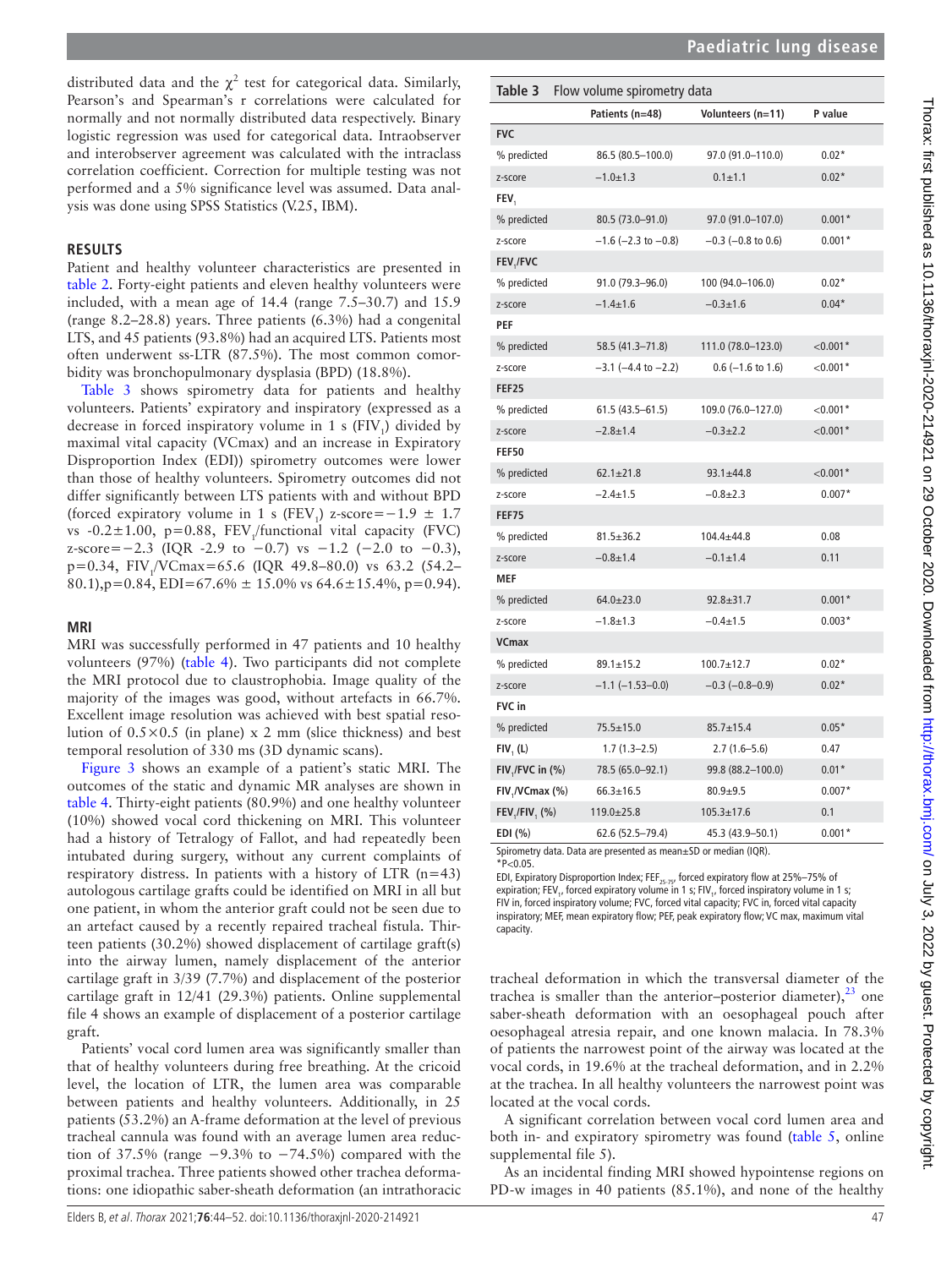<span id="page-4-0"></span>

| <b>MRI</b> results<br>Table 4                                     |                  |                            |                          |
|-------------------------------------------------------------------|------------------|----------------------------|--------------------------|
| <b>General quality</b>                                            |                  | Patients and volunteers=59 |                          |
| Successful MRI (n/%)                                              |                  | 57/97                      |                          |
| Quality static images (n/%)                                       |                  | Bad 0/0.0                  |                          |
|                                                                   |                  | Fair 2/3.5                 |                          |
|                                                                   |                  | Moderate 8/14.0            |                          |
|                                                                   |                  | Good 35/61.4               |                          |
|                                                                   |                  | Excellent 12/21.1          |                          |
| Quality dynamic images (n/%)                                      |                  | Bad 2/3.5                  |                          |
|                                                                   |                  | Fair 5/8.8                 |                          |
|                                                                   |                  | Moderate 6/10.5            |                          |
|                                                                   |                  | Good 40/70.2               |                          |
|                                                                   |                  | Excellent 4/7.0            |                          |
| Artefacts (n/%)                                                   |                  | None 38/66.7               |                          |
|                                                                   |                  | Coil 12/21.1               |                          |
|                                                                   |                  | General motion 6/10.5      |                          |
|                                                                   |                  | Respiratory motion 1/1.8   |                          |
| <b>Static</b>                                                     | Patients=47†     | Volunteers=10              | P value                  |
| Vocal cord thickening (n/%)                                       | 38/80.9          | 1/10                       |                          |
| Abnormal vocal cord positioning (n/%)                             | 10/21.3          | 1/10                       |                          |
| <b>Vocal cords</b>                                                |                  |                            |                          |
| Area $(mm^2)$                                                     | 22.0 (17.7-30.3) | 35.1 (21.2-54.7)           | $0.03*$                  |
| AP diameter (mm)                                                  | $8.4 + 2.0$      | $9.0 + 2.3$                | 0.37                     |
| Transversal diameter (mm)                                         | $2.8 + 1.0$      | $3.8 \pm 1.2$              | $0.01*$                  |
| Cricoid†                                                          |                  |                            |                          |
| Area ( $mm2$ )                                                    | $62.3 \pm 27.0$  | $66.2 \pm 34.8$            | 0.70                     |
| AP diameter (mm)                                                  | $8.4 \pm 2.0$    | $9.8 \pm 2.1$              | 0.05                     |
| Transversal diameter (mm)                                         | $6.3 \pm 1.4$    | $5.7 \pm 0.8$              | 0.16                     |
| Presence of tracheal deformation (n/%)                            | 25/53.2          | 0/0                        |                          |
| <b>Tracheal deformation</b>                                       |                  |                            |                          |
| Area ( $mm2$ )                                                    | 28.6 (20.8-41.9) | $\qquad \qquad -$          |                          |
| AP diameter (mm)                                                  | $6.6 \pm 1.7$    |                            |                          |
| Transversal diameter (mm)                                         | $4.4 \pm 1.1$    |                            |                          |
| Proximal trachea                                                  |                  |                            |                          |
| Area ( $mm2$ )                                                    | 61.0 (39.9-83.3) | 86.1 (41.5-130.1)          | 0.19                     |
| AP diameter (mm)                                                  | $7.3 + 1.5$      | $8.1 \pm 2.1$              | 0.16                     |
| Transversal diameter (mm)                                         | $7.3 + 1.6$      | $8.2 \pm 1.3$              | 0.10                     |
| Area decrease at deformation (area deformation/area<br>trachea,%) | $37.5 \pm 23.5$  |                            |                          |
| <b>Dynamic</b>                                                    |                  |                            |                          |
| Complete abduction during inspiration (n/%)                       | 27/57.4          | 10/100                     | $0.01*$                  |
| Complete adduction during phonation (n/%)                         | 18/38.3          | 10/100                     | ${<}0.01*$               |
| 2D                                                                | Patients=35t     | Volunteers=9               |                          |
| Inspiration areas (mm <sup>2</sup> )                              |                  |                            |                          |
| Vocal cords                                                       | $43.7 \pm 22.7$  | $72.9 \pm 42.3$            | $0.01*$                  |
| Cricoid                                                           | $67.5 \pm 26.9$  | $84.3 \pm 42.4$            | 0.15                     |
| Tracheal deformation                                              | 38.4±13.7        | $\overline{\phantom{0}}$   | $\overline{\phantom{0}}$ |
| Trachea                                                           | $79.5 \pm 28.5$  | $104.2 + 50.5$             | 0.07                     |
| Phonation areas (mm <sup>2</sup> )                                |                  |                            |                          |
| Vocal cords                                                       | $10.9 + 9.3$     | $7.2 + 4.7$                | 0.26                     |
| Cricoid                                                           | $65.6 \pm 30.4$  | $90.5 + 44.4$              | 0.06                     |
| Tracheal deformation                                              | $46.9 \pm 16.7$  |                            | $\overline{\phantom{0}}$ |
|                                                                   |                  |                            | Continued                |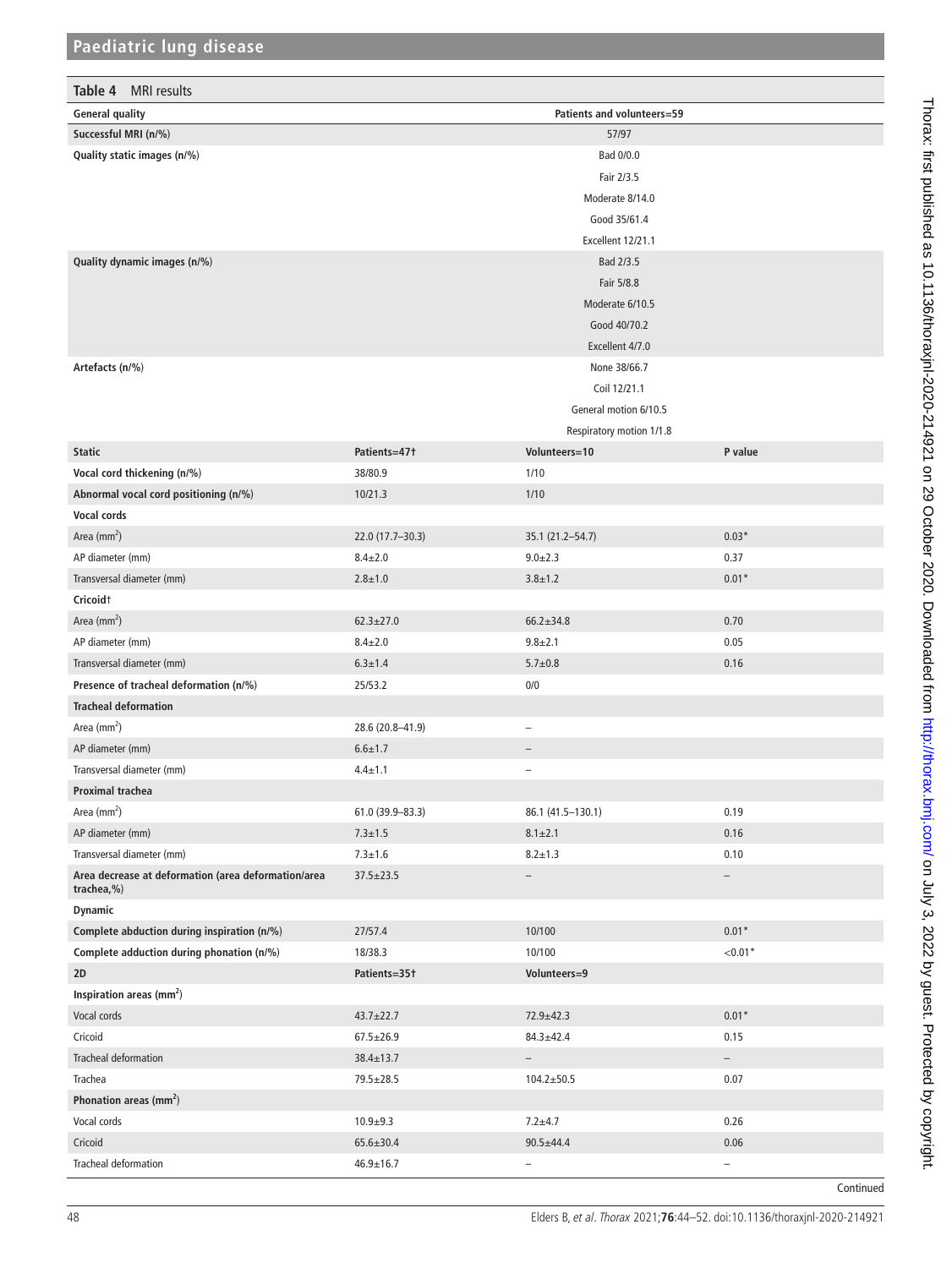## **Table 4** Continued

| <b>General quality</b>                                                                                                                                                                                                        | Patients and volunteers=59 |                              |                          |  |  |
|-------------------------------------------------------------------------------------------------------------------------------------------------------------------------------------------------------------------------------|----------------------------|------------------------------|--------------------------|--|--|
| Trachea                                                                                                                                                                                                                       | $77.0 \pm 27.7$            | $105.2 + 49.9$               | $0.03*$                  |  |  |
| Difference in areas (%)                                                                                                                                                                                                       |                            |                              |                          |  |  |
| Vocal cords                                                                                                                                                                                                                   | $-72.1 \pm 23.7$           | $-88.9+7.3$                  | $0.04*$                  |  |  |
| Cricoid                                                                                                                                                                                                                       | $-7.5$ ( $-22.7-6.0$ )     | $-5.5$ ( $-0.4-19.0$ )       | $0.02*$                  |  |  |
| <b>Tracheal deformation</b>                                                                                                                                                                                                   | $27.0 + 41.8$              | $\qquad \qquad \blacksquare$ | $\overline{\phantom{a}}$ |  |  |
| Trachea                                                                                                                                                                                                                       | $-3.4$ ( $-10.4-8.0$ )     | $2.2(-4.6-10.5)$             | 0.21                     |  |  |
| Batalog and control of the Constitutional control of the continue of the constitution of the constitution of the batch of the top of the constitution of the constitution of the constant of the constitution of the constant |                            |                              |                          |  |  |

Data are presented as mean±SD, median (IQR) or absolute numbers (n) and percentages. All areas and diameters are corrected for height in metres.

\*P<0.05, data are corrected for height in metres.

†Cricoid measurements conducted in n=43 for static and n=33 for dynamic images, due to exclusion of patients with history of CTR.

AP, anterior–posterior; CTR, cricotracheal reconstruction; 2D, two dimensional.

volunteers. Ultrasonography in four patients did not clarify the origin of this artefact [\(online supplemental file 6\)](https://dx.doi.org/10.1136/thoraxjnl-2020-214921), being either postsurgical artefacts from the use of metal surgical instruments, such as those detected in gradient-echo imaging of the postsurgical knee, $^{24\,25}$  or subcutaneous emphysema, despite on physical examination no crackling could be felt on the neck.

An [online supplemental video](https://dx.doi.org/10.1136/thoraxjnl-2020-214921) shows an example of the dynamic MRI of a patient. Complete abduction during inspiration and



<span id="page-5-0"></span>

complete adduction during phonation was seen in 57.4% and 38.3% of patients, respectively, compared with 100% for both in healthy volunteers. In 11 patients (23.4%) asymmetrical vocal cord movement was observed. Quantitative analyses on the 2D dynamic images could be performed in 37 patients (78.7%) and 9 healthy volunteers (90%), due to correct execution of the manoeuvres. In two patients, 2D dynamic scans were of insufficient quality to perform the area measurements. Patients showed a significantly smaller vocal cord lumen area during inspiration compared with healthy volunteers. Binary logistic regression did not show a correlation between posterior glottic involvement of the stenosis and the area between the vocal cords during inspiration (OR 0.98, 95% CI 0.94 to 2.01, p=0.18) nor phonation (OR 1.03, 95% CI 0.95 to 1.13, p=0.46) on MRI. A greater area between the vocal cords during inspiration was correlated to an increase in FIV<sub>1</sub>/VCmax (r=0.38, 95% CI 0.09 to 0.69, p=0.01) but not to the EDI (r=−0.23, 95% CI −0.54–0.07, p=0.13).

In patients with an A-frame trachea deformation, an average decrease in airway lumen area of 27% during inspiration was observed. We did not find a correlation between the presence of a tracheal deformation and a decrease in inspiratory spirometry  $(FIV<sub>1</sub>/VCmax OR 0.98, 95% CI 0.94 to 1.02, p=0.35 and EDI)$ 1.01, 95% CI 0.96 to 1.05, p=0.77)

On T2-w sequences 37 (78.7%) patients showed signs of fibrosis or chronic oedema, located at the arytenoids in 59.6%, vocal cords in 57.4% and cricoid in 8.5%. Forty- six patients (95.8%) and 10 healthy volunteers (90.9%) had DW images available for analyses. On DWI 26.1% of patients showed signs of oedema, 6.5% of patients showed signs of fibrosis, and 17.4% of patients showed signs of a combination of oedema and fibrosis. One patient had a pattern on hyperintense signal on DWI with hypointense signal on apparent diffusion coefficient (ADC) and one patient had a pattern of hypointense signal on DWI with hyperintense signal on ADC, both of unknown origin. Eighteen patients (39.1%) had signs of tissue alteration on T2-w imaging without signal abnormalities on DWI, corresponding to mild fibrosis and/or oedema. Tissue alteration according to the combination of T2-w and DW imaging did not correlate to previous glottic involvement  $(1.7, 95\% \text{ CI } 0.5 \text{ to } 5.9, \text{p} = 0.40)$ nor to impaired vocal movement on MRI (0.86, 95% CI 0.3 to 2.7, p=0.79). Tissue alteration according to T2-w images alone, therefore, also including mild fibrosis and oedema, was significantly correlated to previous glottic involvement of the stenosis (OR 9.5, 95% CI 1.7 to 53.4, p=0.01) as well as impaired vocal cord movement on MRI  $(3.5, 95\% \text{ CI } 1.0 \text{ to } 11.6, \text{ p=0.04}).$ 

Intravariability and intervariability analysis showed good to excellent consistency for all static [\(online supplemental file](https://dx.doi.org/10.1136/thoraxjnl-2020-214921) [7\)](https://dx.doi.org/10.1136/thoraxjnl-2020-214921) and dynamic MRI measurements, except for the subjective scoring of complete abduction and adduction.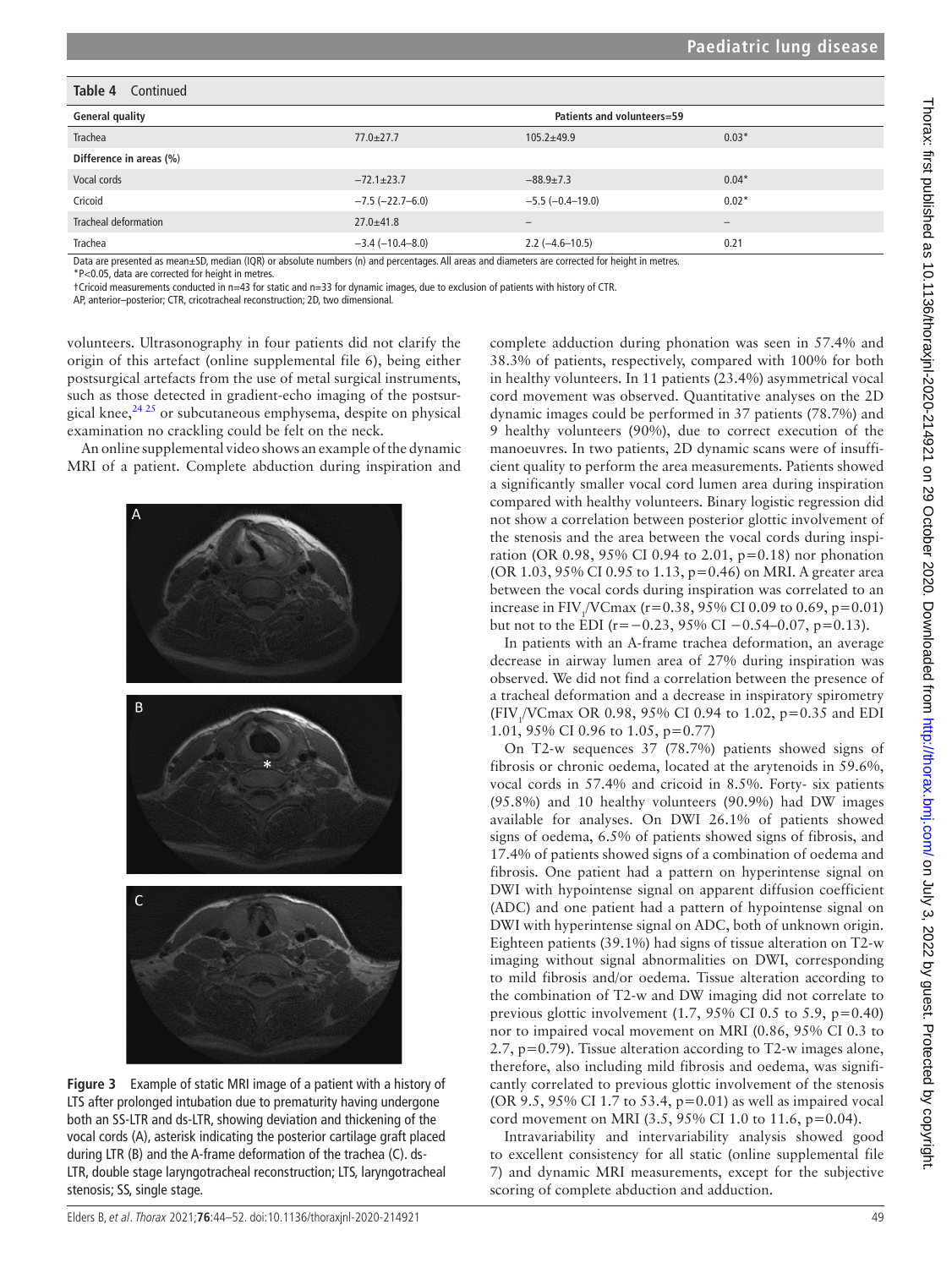| Lapic J<br>COLLETATIONS DELIVEED ALCAS AT QUITELEIR TEVETS OF THE UPPER AILWAYS OF IVITY AND SPILOTIFERY |                                          |          |                                           |          |                                          |          |                                           |          |
|----------------------------------------------------------------------------------------------------------|------------------------------------------|----------|-------------------------------------------|----------|------------------------------------------|----------|-------------------------------------------|----------|
|                                                                                                          | FEV, (%pred)                             |          | FEV./FVC (%pred)                          |          | FIV./VCmax(%)                            |          | EDI $(\% )$                               |          |
| Vocal cord area                                                                                          | $r = 0.30$<br>$(0.04 \text{ to } 0.52)$  | $p=0.02$ | $r = 0.33$<br>$(0.06 \text{ to } 0.54)$   | $p=0.01$ | $r = 0.34$<br>$(0.08 \text{ to } 0.58)$  | $p=0.01$ | $r = -0.31$<br>$(-0.53 \text{ to } 0.05)$ | $p=0.02$ |
| Cricoid area                                                                                             | $r = 0.03$<br>(-0.24 to 0.29)            | $p=0.85$ | $r = -0.02$<br>$(-0.29 \text{ to } 0.25)$ | $p=0.88$ | $r = 0.03$<br>$(-0.24 \text{ to } 0.29)$ | $p=0.84$ | $r = -0.08$<br>$(-0.19 \text{ to } 0.35)$ | $p=0.54$ |
| Tracheal deformation area                                                                                | $r = 0.25$<br>$(-0.16 \text{ to } 0.59)$ | $p=0.22$ | $r = 0.19$<br>$(-0.23 \text{ to } 0.54)$  | $p=0.37$ | $r = 0.22$<br>$(-0.20 \text{ to } 0.63)$ | $p=0.30$ | $r = -0.01$<br>$(-0.19 \text{ to } 0.35)$ | $p=0.97$ |
| Trachea area                                                                                             | $r = 0.18$<br>$(-0.09 \text{ to } 0.42)$ | $p=0.19$ | $r = 0.14$<br>$(-0.13 \text{ to } 0.39)$  | $p=0.30$ | $r = 0.28$<br>$(0.01 \text{ to } 0.53)$  | $p=0.04$ | r =-0.06<br>(-0.32 to 0.20)               | $p=0.65$ |

Correlations between areas at different levels of the upper airways on MRI and spirometry. Data are presented as Pearson (r) or Spearman (r<sub>.</sub>) correlation coefficient (95% CI) and p value. P values <0.05 are in bold.

EDI, Expiratory Disproportion Index; FEV<sub>1</sub>, forced expiratory volume in 1 s; FIV<sub>1</sub>, Forced inspiratory volume in 1 s; FVC, forced vital capacity; VCmax, maximal vital capacity.

<span id="page-6-0"></span>**Table 5** Correlations between areas at different levels of the upper airways on MRI and spirometry

## **DISCUSSION**

We used static and dynamic MRI to evaluate the upper airways after open airway surgery for paediatric LTS. MRI enabled visualisation of anatomical structures, tissue characterisation and quantification of vocal cord and airway dynamics and thereby provided a new imaging modality to assess postsurgical sequelae of LTS.

Static MRI permitted quantification of the postsurgical upper airway anatomy in an objective manner. Patients' vocal cord lumen area, but not cricoid lumen area, was smaller than that of healthy volunteers. These static measurements proved to be highly reproducible as shown by the excellent intraobserver and interobserver agreement. Furthermore, we could visualise the correct or incorrect position of autologous cartilage grafts in the cricoid.

Dynamic MRI of the vocal cords showed a high prevalence of impaired vocal cord movement. These sequences showed to be important to assess respiratory and vocal sequelae of LTS surgery and could be used as monitoring tool for different treat-ment options.<sup>[5](#page-7-1)</sup> However, subjective scoring of impaired vocal cord abduction and adduction resulted in poor interobserver agreement, presumably because abduction and adduction are highly influenced by both thickening and abnormal positioning of the vocal cords. Therefore, we did not use subjective scoring of abduction and adduction for further analyses. To evaluate vocal cord movement, we recommend to use area measurements during inspiration and phonation. We furthermore recommend the use of both 2D and 3D sequences, with 2D best suitable for quantitative measurements and 3D best suitable for the overall evaluation of upper airway dynamics.

Interestingly, dynamic MRI showed a high incidence of tracheal deformations with lumen collapse during inspiration. Previous studies have reported a lower incidence of A-frame deformations of 10% after tracheal cannula removal.<sup>26</sup> Likely the higher incidence in our study related to the ability to detect all A-frame deformations, irrespective of clinical symptoms. We did not observe a correlation between the presence of a tracheal deformation and impaired inspiratory spirometry outcomes. This could either be caused by a small sample size, or more likely by the malacic character of the tracheal deformation, where elastic recoil due to an increased negative pressure at the level of the stenosis (Bernoulli-Venturi effect) varies airway resistance at the level of the stenosis. $27<sup>2</sup>$ 

Tissue characterisation was evaluated on T2-w and DW imaging, showing good correlation between tissue alteration according to T2-w imaging and patient characteristics and outcome. Tissue alteration of airway mucosa (such as the presence of fibrosis) is currently subjectively diagnosed by laryngotracheoscopy, known to be sensitive to observer bias and

poor interobserver correlations.[29 30](#page-8-0) T2-w MRI can be used as a replacement as it allows to visualise oedema and fibrosis. In addition, previous studies have shown the potential additional benefit of DWI to detect tissue with decreased free movement of hydrogen molecules due to cellular swelling or increased tissue density, as has been observed in postradiation fibrosis.<sup>[13 31 32](#page-7-6)</sup> This is the first study using DWI to compare normal airway tissue to postsurgical tissue alterations. Although we did not have histology samples available for comparison, T2-w imaging seems to be able to characterise tissue of the upper airways. No added benefit of DWI compared with T2-w imaging was found, either because DWI does not detect mild tissue alterations or because DWI is highly sensitive to technical variations such as poor signal-to-noise ratios from poor coil fitting, inadequate fat suppression or motion artefacts in younger children. Contrast enhancement might be an alternative method to further improve tissue characterisation, but this would require intravenous access and could raise concerns related to the use of MRI contrast agents as tissue deposition in the brain has been reported.[33](#page-8-1) In selected patients, a combination of MRI with positron emission tomography might be used to detect active inflammation.<sup>[34](#page-8-2)</sup>

Our overall findings suggest that MRI, when performed successfully, can supply highly relevant information for follow-up evaluation of LTS patients and provide similar information as laryngotracheoscopy. MRI can overcome important downsides of laryngotracheoscopy such as the need for anaesthesia, interobserver variability issues and it allows objective tissue characterisation. A challenge of our MRI protocol is the need for patient cooperation, which precludes its use in children below the age of 6 years and in older non-cooperative children. Good correlations between spirometry outcomes and lumen areas suggest that MRI measurements could aid in understanding the anatomical substrate causing airflow obstruction, as indicated by a previous study.[14](#page-7-7) A more affordable and widely available alternative method could be flexible nasal endoscopy, however, this method is unsuitable to evaluate anatomy below the vocal cords, is non- quantitative and can be challenging in case of arytenoid prolapse. Therefore, we consider flexible nasal endoscopy not a realistic alternative to laryngotracheoscopy nor to MRI.[2](#page-7-2)

Our findings also show the diversity and complexity of the postsurgical airway with patients presenting with a heterogeneity in the level(s) and severity of airway obstructions. The effect of obstructions at consecutive airway levels on airway dynamics and airway resistance is not entirely clear. We are currently working on computational fluid dynamic modelling studies to visualise airway mechanics in an attempt to determine the contributions of separate obstructions on airflow patterns and airway resistance.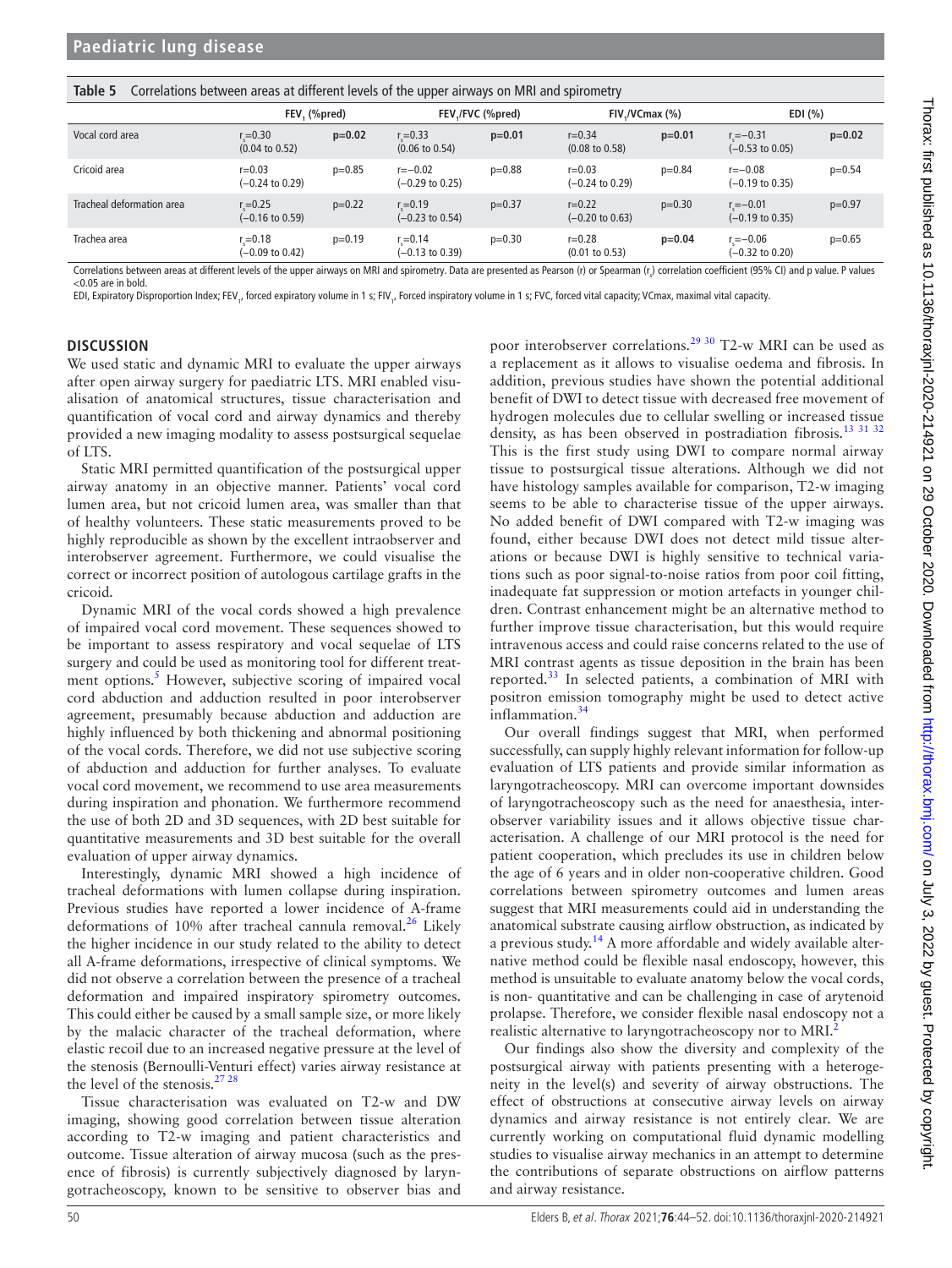The main limitation of our study is the lack of direct comparison with the gold standard, laryngotracheoscopy, because this is not routinely performed in our LTS follow-up. However, in four patients, we could compare MRI to a recent laryngotracheoscopy, showing that unilateral vocal cord movement on MRI corresponds to paralysis or asymmetrical fibrosis of the vocal cords on laryngotracheoscopy. This shows that these modalities are comparable, as seen in previous studies in paediatric OSAS and tracheomalacia, $35\frac{36}{9}$  as well as between CT and laryngoscopy in tracheomalacia[.37](#page-8-4) Another important limitation to our study is the effect of comorbidities on the lung function test. Comorbidities might have influenced the airflow limitations in our cohort, as spirometry was technically challenging for some of these children. In addition z-scores for inspiratory spirometry values are not available. Lastly, because of the innovative character of our imaging analyses, we could not compare our data to reference values or other studies. We selected healthy volunteers first to get an impression of the healthy upper airways on MRI. For logistic reasons the chosen siblings and friends were not matched for sex and age and no sample size calculation was performed. Therefore, correlations found should be interpreted cautiously and future studies should focus on obtaining MRI reference values at different ages in a larger cohort of healthy children.

In conclusion, this is the first study reporting follow-up MRI data of a large LTS population. MRI proved to be an excellent modality to non-invasively image anatomic structures, characterise tissue and quantify dynamics of the upper airways. Our observations of residual stenosis at consecutive airway levels, a high incidence of A-frame deformations of the trachea, and a high incidence of impaired vocal cord movement, contribute to the knowledge on postsurgical sequelae of LTS. The information provided by MRI might be useful to assess post-LTS sequelae in an out-patient setting. This can be especially helpful in cases of complex multi-level stenosis where imaging can provide the surgeon an objective measurement of the different stenosis sites and can aid in the decision making for further surgery. Our study shows that MRI is a non-invasive safe and valuable image modality for the follow-up of LTS patients.

#### **Acknowledgements** We would like to acknowledged Eleni Rosalina Andrinopoulou for the statistical support on the article.

**Contributors** BE contributed to the design of the work, data collection and analysis, drafted the manuscript and gave final approval to the manuscript. PC contributed to the design of the work, data analysis, critically revised the manuscript and gave final approval to the manuscript. HT contributed to the design of the work, critically revised the manuscript and gave final approval to the manuscript, WvdB contributed to data analysis, critically revised the manuscript and gave final approval to the manuscript, PW contributed to the design of the study and data collection, critically revised the manuscript and gave approval to the final version of the manuscript. BP contributed to the design of the work and data analysis, critically revised the manuscript and gave final approval to the manuscript.

**Funding** This study was funded by Vrienden van het Sophia (B17-02-Step 2017).

#### **Competing interests** None declared.

#### **Patient consent for publication** Obtained.

**Ethics approval** This study was approved by the local medical ethics review board (MEC-2018–013).

**Provenance and peer review** Not commissioned; externally peer reviewed.

**Data availability statement** Data are available on reasonable request. Data consist of deidentified patient data such as clinical data and MRIs saved in the electronic patient file and research analyses. All data are available from the corresponding author, after permission.

**Open access** This is an open access article distributed in accordance with the Creative Commons Attribution 4.0 Unported (CC BY 4.0) license, which permits others to copy, redistribute, remix, transform and build upon this work for any

## **ORCID iD**

Pierluigi Ciet<http://orcid.org/0000-0003-4017-8957>

## **REFERENCES**

- <span id="page-7-0"></span>1 Jefferson ND, Cohen AP, Rutter MJ. Subglottic stenosis. [Semin Pediatr Surg](http://dx.doi.org/10.1053/j.sempedsurg.2016.02.006) 2016;25:138–43.
- <span id="page-7-2"></span>2 Monnier P. Pediatric airway surgery management of laryngotracheal stenosis in infants and children. Berlin, Heidelberg: Springer Berlin Heidelberg, 2011.
- 3 Pullens B, Hoeve LJ, Timmerman MK, et al. Characteristics and surgical outcome of 98 infants and children surgically treated for a laryngotracheal stenosis after endotracheal intubation: excellent outcome for higher grades of stenosis after SS-LTR. [Int J Pediatr Otorhinolaryngol](http://dx.doi.org/10.1016/j.ijporl.2014.05.034) 2014;78:1444–8.
- 4 Padia R, Sjogren P, Smith M, et al. Systematic review/meta-analysis comparing successful outcomes after single vs. double-stage laryngotracheal reconstruction. Int J [Pediatr Otorhinolaryngol](http://dx.doi.org/10.1016/j.ijporl.2018.03.003) 2018;108:168–74.
- <span id="page-7-1"></span>5 Pullens B, Hakkesteegt M, Hoeve H, et al. Voice outcome and voice-related quality of life after surgery for pediatric laryngotracheal stenosis. [Laryngoscope](http://dx.doi.org/10.1002/lary.26374) 2017;127:1707–11.
- 6 Pullens B, Pijnenburg MW, Hoeve HJ, et al. Long-term functional airway assessment after open airway surgery for laryngotracheal stenosis. [Laryngoscope](http://dx.doi.org/10.1002/lary.25419) 2016;126:472–7.
- 7 Baker S, Kelchner L, Weinrich B, et al. Pediatric laryngotracheal stenosis and airway reconstruction: a review of voice outcomes, assessment, and treatment issues. [J Voice](http://dx.doi.org/10.1016/j.jvoice.2005.08.012) 2006;20:631–41.
- 8 Balakrishnan K, Sidell DR, Bauman NM, et al. Outcome measures for pediatric laryngotracheal reconstruction: international consensus statement. [Laryngoscope](http://dx.doi.org/10.1002/lary.27445) 2019;129:244–55.
- <span id="page-7-3"></span>9 Parkes WJ, Propst EJ. Advances in the diagnosis, management, and treatment of neonates with laryngeal disorders. [Semin Fetal Neonatal Med](http://dx.doi.org/10.1016/j.siny.2016.03.003) 2016;21:270–6.
- <span id="page-7-4"></span>10 Zdanski C, Davis S, Hong Y, et al. Quantitative assessment of the upper airway in infants and children with subglottic stenosis. [Laryngoscope](http://dx.doi.org/10.1002/lary.25482) 2016;126:1225-31.
- 11 Huang BY, Solle M, Weissler MC. Larynx: anatomic imaging for diagnosis and management. [Otolaryngol Clin North Am](http://dx.doi.org/10.1016/j.otc.2012.08.006) 2012;45:1325–61.
- <span id="page-7-5"></span>12 Mazonakis M, Tzedakis A, Damilakis J, et al. Thyroid dose from common head and neck CT examinations in children: is there an excess risk for thyroid cancer induction? [Eur Radiol](http://dx.doi.org/10.1007/s00330-006-0417-9) 2007;17:1352–7.
- <span id="page-7-6"></span>13 Elders BBLJ, Hermelijn SM, Tiddens HAWM, et al. Magnetic resonance imaging of the larynx in the pediatric population: a systematic review. [Pediatr Pulmonol](http://dx.doi.org/10.1002/ppul.24250) 2019;54:478–86.
- <span id="page-7-7"></span>14 Henes FO, Laudien M, Linsenhoff L, et al. Accuracy of magnetic resonance imaging for grading of subglottic stenosis in patients with granulomatosis with polyangiitis: correlation with pulmonary function tests and laryngoscopy. [Arthritis Care Res](http://dx.doi.org/10.1002/acr.23332) 2018;70:777–84.
- 15 Klink T, Holle J, Laudien M, et al. Magnetic resonance imaging in patients with granulomatosis with polyangiitis (Wegener's) and subglottic stenosis. [MAGMA](http://dx.doi.org/10.1007/s10334-012-0351-6) 2013;26:281–90.
- <span id="page-7-8"></span>16 Myer CM, O'Connor DM, Cotton RT. Proposed grading system for subglottic stenosis based on endotracheal tube sizes. [Ann Otol Rhinol Laryngol](http://dx.doi.org/10.1177/000348949410300410) 1994;103:319-23.
- <span id="page-7-9"></span>17 Miller MR, Crapo R, Hankinson J, et al. General considerations for lung function testing. [Eur Respir J](http://dx.doi.org/10.1183/09031936.05.00034505) 2005;26:153-61.
- <span id="page-7-10"></span>18 Quanjer PH, Hall GL, Stanojevic S, et al. Age- and height-based prediction bias in spirometry reference equations. *[Eur Respir J](http://dx.doi.org/10.1183/09031936.00161011)* 2012:40:190-7.
- 19 Nouraei SAR, Nouraei SM, Patel A, et al. Diagnosis of laryngotracheal stenosis from routine pulmonary physiology using the expiratory disproportion index. [Laryngoscope](http://dx.doi.org/10.1002/lary.24192) 2013;123:3099–104.
- <span id="page-7-11"></span>20 Zhang Q, Coolen BF, van den Berg S, et al. Comparison of four MR carotid surface coils at 3T. *[PLoS One](http://dx.doi.org/10.1371/journal.pone.0213107)* 2019:14:e0213107.
- <span id="page-7-12"></span>21 Wang J, Takashima S, Takayama F, et al. Head and neck lesions: characterization with diffusion-weighted echo-planar MR imaging. [Radiology](http://dx.doi.org/10.1148/radiol.2202010063) 2001;220:621-30.
- 22 Chavhan GB, Alsabban Z, Babyn PS. Diffusion-weighted imaging in pediatric body MR imaging: principles, technique, and emerging applications. [Radiographics](http://dx.doi.org/10.1148/rg.343135047) 2014;34:E73–88.
- <span id="page-7-13"></span>23 Ciccarese F, Poerio A, Stagni S, et al. Saber-sheath trachea as a marker of severe airflow obstruction in chronic obstructive pulmonary disease. [Radiol Med](http://dx.doi.org/10.1007/s11547-013-0318-3) 2014;119:90–6.
- <span id="page-7-14"></span>24 Haramati N, Penrod B, Staron RB, et al. Surgical sutures: MR artifacts and sequence dependence. [J Magn Reson Imaging](http://dx.doi.org/10.1002/jmri.1880040219) 1994;4:209-11.
- 25 Heindel W, Friedmann G, Bunke J, et al. Artifacts in MR imaging after surgical intervention. [J Comput Assist Tomogr](http://dx.doi.org/10.1097/00004728-198607000-00009) 1986;10:596-9.
- <span id="page-7-15"></span>26 Hysinger EB, Panitch HB. Paediatric tracheomalacia. [Paediatr Respir Rev](http://dx.doi.org/10.1016/j.prrv.2015.03.002) 2016;17:9–15.
- <span id="page-7-16"></span>27 Strohl KP, Butler JP, Malhotra A. Mechanical properties of the upper airway. Compr [Physiol](http://dx.doi.org/10.1002/cphy.c110053) 2012;2:1853–72.